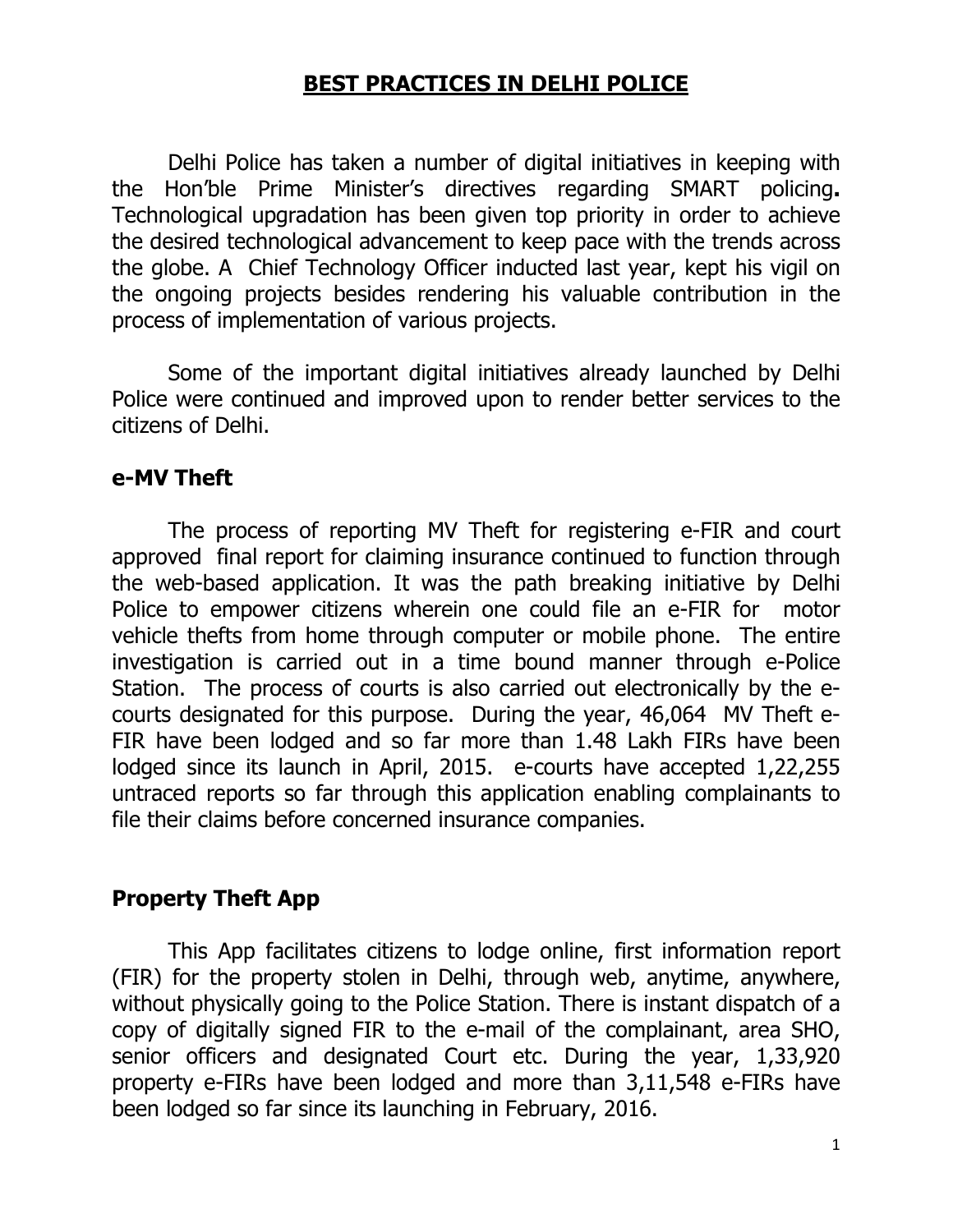#### **Lost Report App**

The purpose of this App is to issue a report to an individual in case of loss of important document like passport, I-Card, Ration Card, Driving License etc. By entering relevant details on this mobile/web based App, one can lodge a lost report instantly and obtain a printable digitally signed report of the same and use this document for getting a fresh document reissued from the concerned authority. So far 86,71,163 lost reports have been issued online through this App.

#### **HimmatPlus App**

The HimmatPlus SOS App for women was re-launched on  $6<sup>th</sup>$  Feb. 2018. The App has been made bilingual. The registration is simple and possible through the App only. Also the app has been transformed from an Emergency Safety App to a Utility App for all sections of the society. The Facebook page of Delhi Traffic Police and Twitter handle of Delhi Police has also been linked in the App to provide traffic updates as well other updates of Delhi Police for the benefit of the users. A special feature for scanning the QR code of the drivers of the Taxies, TSRs and e-Rickshaws has been built in the new App. In order to increase the effectiveness and reach of Himmat App amongst youth and women, its registration process has been simplified. During the year, the App was downloaded by 66,946 persons and 46,111 persons have been registered on the App.

# **Police Clearance Certificate App**

 Police Clearance Certificate is required for the purpose of applying for visa, admissions in educational institutions, seeking jobs etc. The basic details filled by the applicant are automatically checked up with the record of CRO. PCC is generated within 7 working days. During the year, 2,96,964 persons applied and 1,89,709 PCCs have been issued.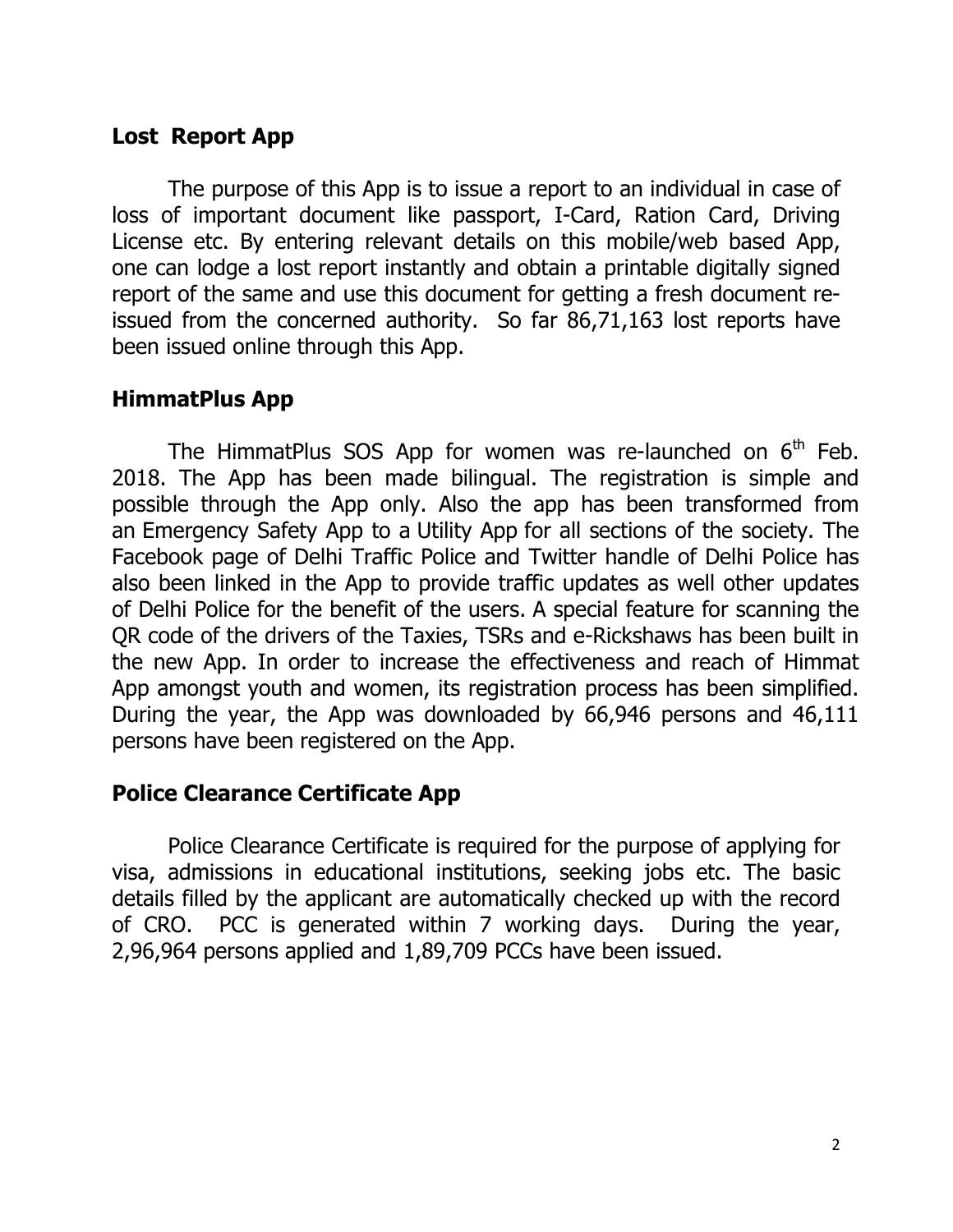## **Online Character Verification Report (CVR)**

 The Special Branch of Delhi Police has started an Online Character Verification portal which provides facility for registration, filing personal details and documentation to obtain character verification report simply by pressing of a button from anywhere, anytime. During the year, 68,102 persons have applied and 52,347 CVR have been issued. So far 1,93,564 persons have applied and 1,56,925 CVR have been issued since its launch.

## **Senior Citizen App**

 This Mobile App facilitates easy registration by senior citizens and access to the names and telephone numbers of the Beat Officers by the senior citizen. It also has an SOS button for emergency call, which connects to the senior citizens Helpline No. 1291. The emergency call indicates the location of the caller and also simultaneously alerts the area SHO, Beat Officer and a pre assigned contact through SMS. Through the App, Beat Officer can find out the details of the registered senior citizens. Whenever a Beat Officer visits a registered senior citizen, he has been directed to take a selfie with him, and upload the same on the App. This App also facilitates the area SHO to register a senior citizens directly. So far 12,988 citizens have downloaded the Senior Citizen Mobile App.

#### **Delhi Traffic Police Mobile App**

 The App was launched by Delhi Traffic Police for a two-way interaction with general public to share the traffic status information and to invite public to participate in better management of traffic on Delhi roads. This app provides information to general public by issuing traffic advisory and traffic alerts about traffic situations at various locations. It also has a feature for fare calculation for auto/taxi on the basis of aerial distance provided on Google map. Public can lodge complaint against the auto/taxi driver for refusal/ overcharging and harassment etc. Public can also help in traffic management by lodging a complaint about the faulty traffic signals. The App also provides information regarding various offences and penalties. During the year 2018, Traffic Sentinel had reported 1,08,014traffic violations on this App. More than 3.72 lakh traffic violations have been reported since the launch of this App.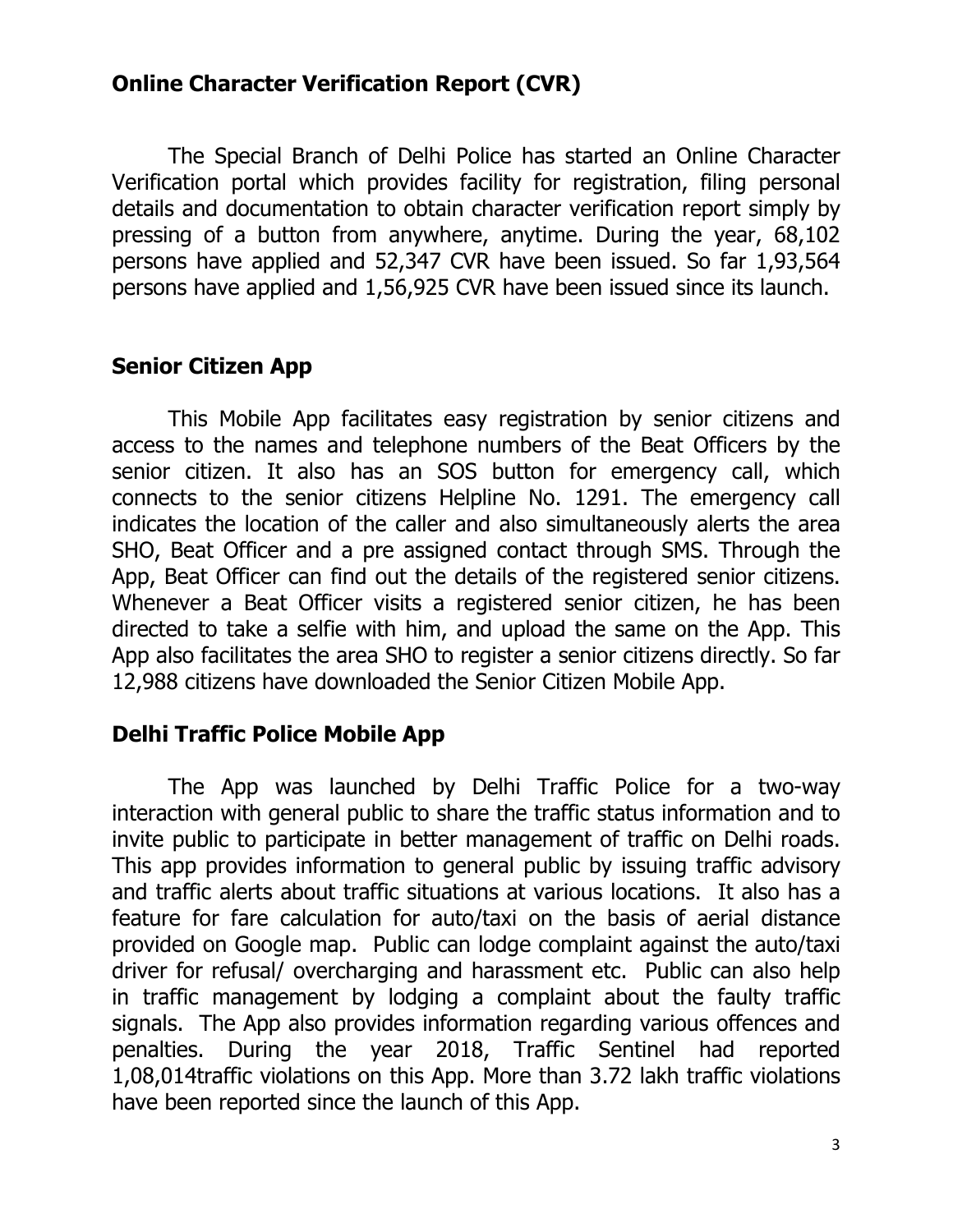#### **One Touch Away App**

 This App provides access to all the services provided by Delhi Police online by just one touch as a solution on one platform. It contains contact numbers, e-mail IDs of all public dealing Delhi Police Officers, traffic information, helpline numbers and Control Room numbers and details of all Delhi Police Mobile Apps – Lost Report, Traffic App &Himmat App etc. This App is now being further upgraded to make it one omnibus App which brings public one step closer to Delhi Police.

## **Online Cyber Safety Website**

 A website on cyber safety www.cybercelldelhi.inhas been launched by Delhi Police to have proactive communication with the citizens on cyber safety issues and to provide a responsive cyber crime reporting mechanism for the victims. Various safety precautions that are needed to keep oneself safe from such crimes are also mentioned. It also has a special section on the various "Do's and Don'ts" for different types of internet users such as women, children, parents, senior citizens and businessmen. The website provides detailed information for victims of cyber crime regarding how to lodge a cyber-complaint and the documents required for lodging each type of cyber crime.

# **COMMUNITY POLICING INITIATIVES**

 Delhi Police has taken the lead in proactively reaching out to the community and launched several community policing initiatives. Various initiatives that were taken in previous years were continued vigorously in the year 2018 also.

#### **Sashakti: Self-Defence Training**

 A large number of women are working outside the home. Selfdefence training programmes have inculcated a sense of confidence among them to resist any inappropriate act against them and report such acts to police at once without hesitation.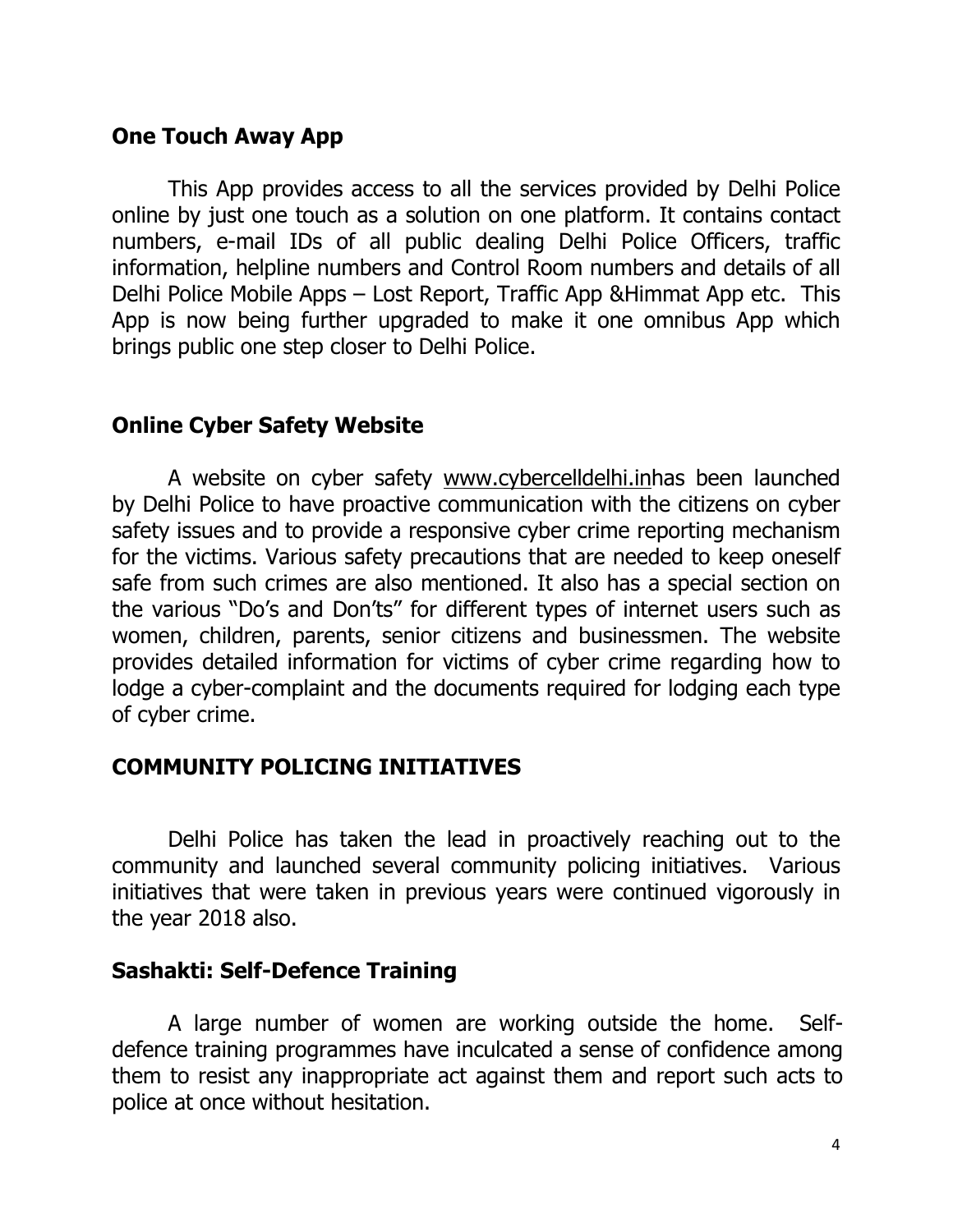Self-Defence Training is imparted to girls/women for self protection and empowering them with skills to ward off aggressors. There are designated Self-defence training teams in the Special Police Unit for Women & Children and Districts. Various training courses are organized in schools, colleges, community centers, parks and JJ Clusters where specially designed self defence techniques are taught to the girls.

 Under the Sashakti Scheme, 2,08,125girls/women were imparted self defence training in 989 programmes during the year 2017 and 2,95,276 girls/women were imparted self defence training in 1451programmes during the year 2018. Delhi Police has entered the "Limca Book of Records" by training over 9,98,216 women so far in 5,172programmes organized under this scheme since 2002.

# **Prahari Scheme**

 Prahari, a force multiplier for policing, is an initiative of Delhi Police for involving various stakeholders like guards and chowkidars in prevention of crime. It aims at promoting a feeling of ownership and camaraderie in the community to promote better police-public relations. Prahari aims at institutionalizing partnerships and cooperation between the police public and private sector security providers in community policing. The objectives of the scheme are i) to identify crime prone areas, ii) to reduce property crime, iii) to foster police-public relations, iv) to increase community spirit, v) to equip the chowkidars and security guards with security equipment, and vi) to enlist the support of these stakeholders in crime prevention and detection in the area. 19,812Parhari's have been enrolled under this scheme so far.

#### **Police Mitra**

 This scheme is aimed at involving civil society in crime prevention and maintenance of law & order. The objective is to achieve effective policing with active involvement of local citizens. Police Mitras assist the local police in picket duties, traffic management, collection of intelligence and law and order arrangements etc. 1,862 Police Mitras have been co-opted under this scheme so far.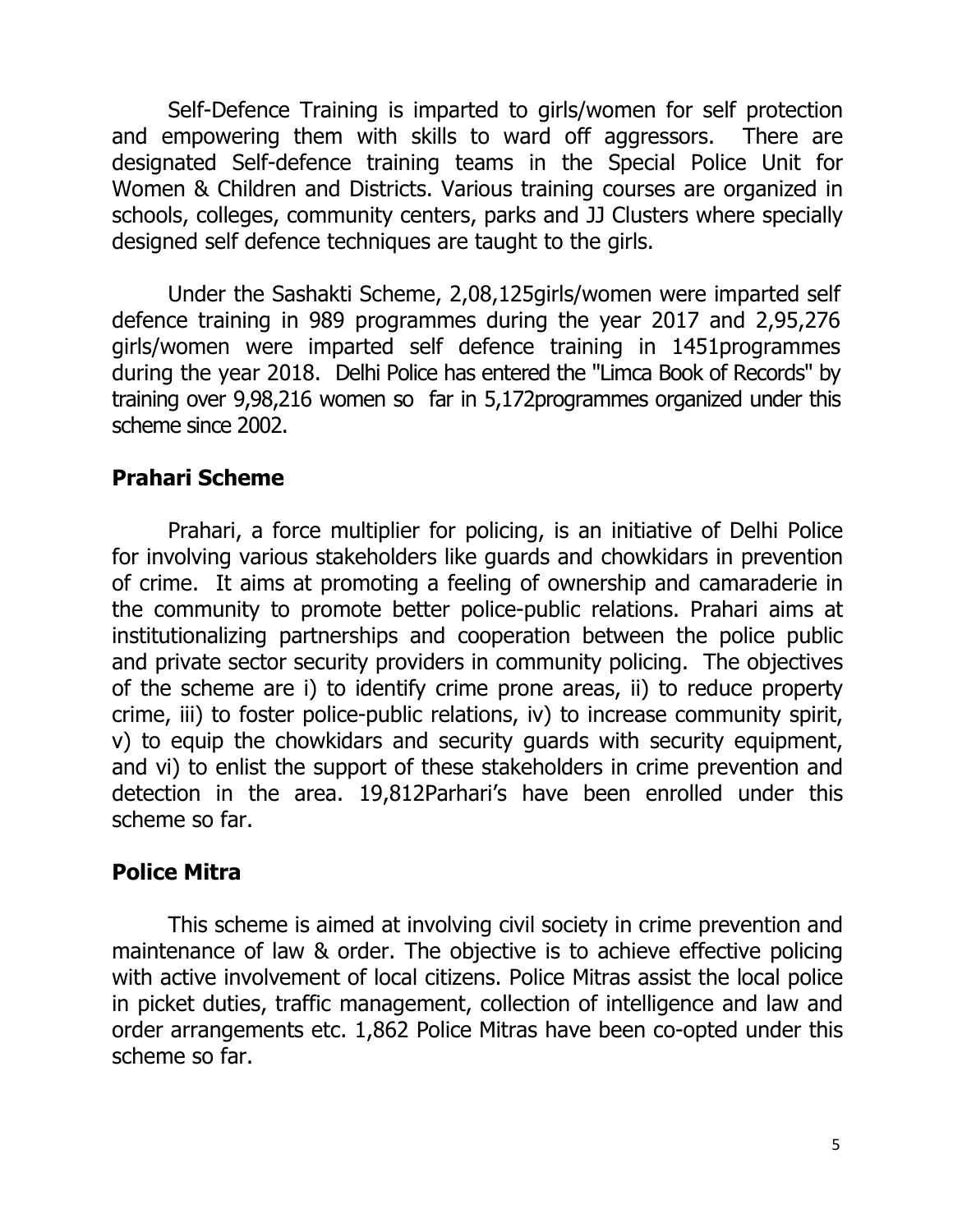# **Nigehban**

Under this scheme Delhi Police has surveyed all important locations of the city and drawn a list of sensitive areas which require CCTV monitoring. Individuals, RWAs and MWAs have been motivated to install CCTV cameras at identified spots by pooling their resources. This project is a shining example of proactive community policing in the country. The "third-eye" is an excellent aid to police investigations and efforts are on to add more CCTV cameras with recording facilities all over the city. During the year 2018, this scheme was further carried on successfully and the number of CCTV cameras under this scheme has risen to 2,23,758 so far.

# **Eyes & Ears Scheme**

 In the "Eyes and Ears" scheme, various sections of public like rehriwalas, chowkidars, patriwalas, security guards, parking attendants, three wheeler/taxi drivers, bus drivers/conductors, porters, shopkeepers, property agents, second hand car dealers, landlords, members of RWA/MWA, cyber café owners and PCO owners, guest house owners and other alert citizens are involved in providing information regarding suspicious activities of individuals and crimes. Besides the above, there are several other categories of citizens who are also being motivated to act as the 'eyes and ears' of the police. These are in the form of Nagrik Suraksha Samitis, washermen, barbers, cobblers, plumbers, key lock repairers, students, petrol pumps workers, even doctors in slums/small areas, domestic help providers, domestic help, TV/fridge/computer mechanics, mother dairy booth operators, security and other staff of hotels/guest houses/eating houses particularly dhabas etc. A new Toll Free No. 1090 has been activated to enable public to share information. The identity of the person disclosing information is kept secret. A link has also been created on the website www.delhipolice.nic.in to e-mail such information. A total of 1,36,893 meetings have been conducted under this scheme in which 1067 meetings were attended by DCsP, 4,213 by ACsP, 24,452 by SHOs, 21,970 by Inspector ATOs and remaining 85,191 were attended by Division/Beat Staff.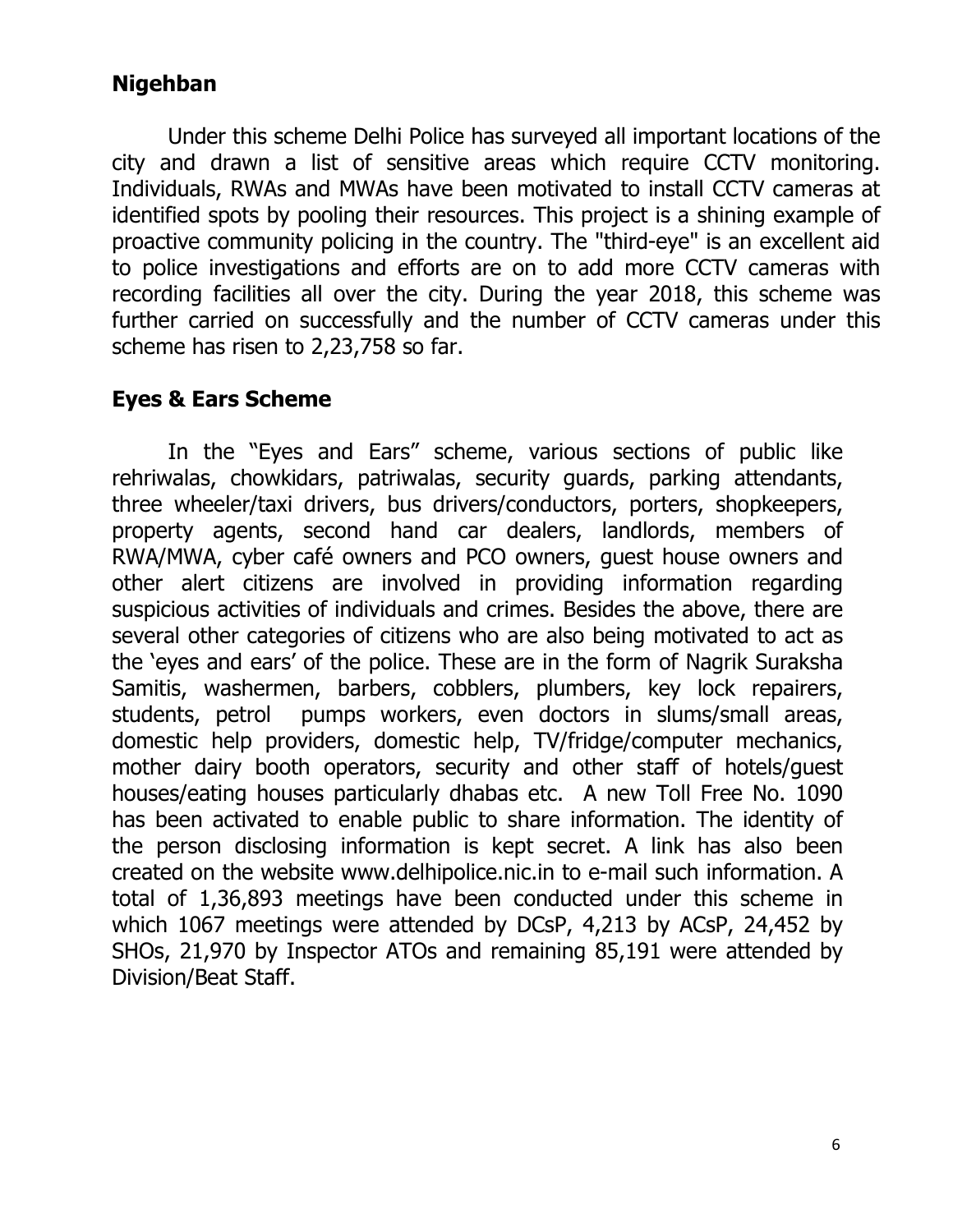#### **Neighbourhood Watch Scheme**

 In order to promote a long lasting partnership with the community and to enhance safety and reduce the fear of crime, the mechanism of Neighbourhood Watch Scheme has been successfully run by Delhi Police in the city. It aims at enhancing the security of the neighbourhood by harnessing the capabilities of residents. The residents and the local police are partners in the scheme and work in a coordinated effort to improve the security of the area concerned.

#### **Nirbheek**

While a number of platforms are available with general public to seek help from the police in cases of sexual harassment, an urgent need was felt to create a specialized forum for the girl child victims in school/college going age group to effectively report such crimes. Delhi Police officials pay regular visits to 'co-educational' as well as only for girls schools and conduct interactive sessions with girl students. The aim of these sessions is to build up rapport with them, talk about various initiatives of Delhi Police to instill a sense of confidence in them and to sensitize them about basic precautions to be taken against sexual abuse. During the school visits, in the year 2018, 3,21,336 students participated under this scheme.

#### **Go-to-School Initiative**

 This is an outreach programme for school children, with an objective to sensitize them about road safety education as also on how to stay safe against cyber crime when online. Through this programme, Delhi Police wants to build bridges with the future citizens and give a boost to preventive community policing. A two-hour intensive integrated programme for children, teachers & parents has been started in schools on "Protecting Children on the Net".

#### **Shishtachar**

Under this scheme, women police officers, dressed in plain clothes, are deployed at busy places like markets, metro stations, cinema halls and buses to keep watch on eve teasers and anti-social elements. Culprits are apprehended and taken to the police station for further action. During the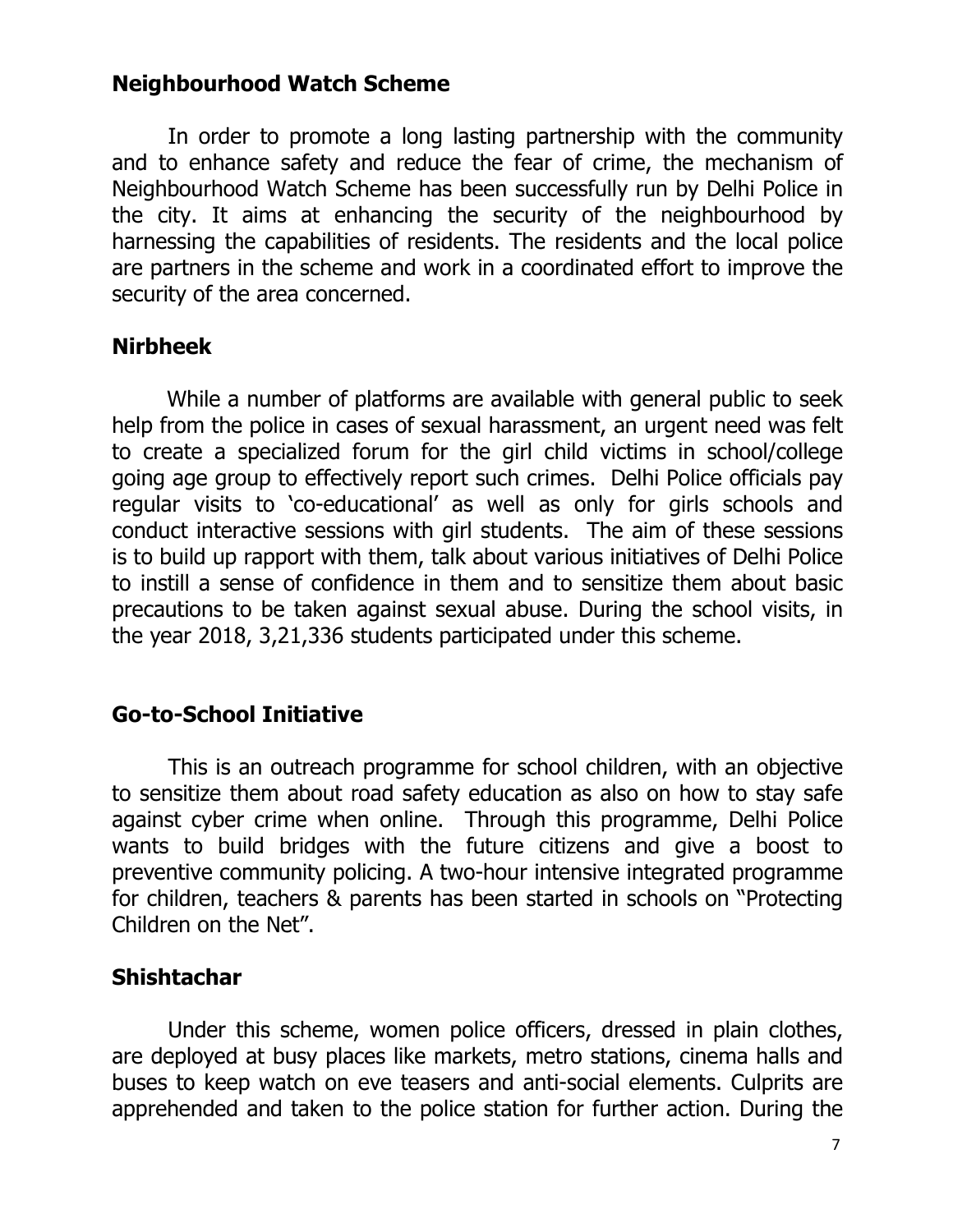year, 19,336person has been detained under this scheme.

### **Pehchaan**

Investigation of cases of kidnapping related to missing children was being hampered due to absence of photographs of such children with their families. In order to tackle the problem, the PEHCHAAN scheme was launched. A photograph is taken of the family with all the children and a copy of the photograph is given to the family for record so that in case a child is reported missing, his/her photograph is available.Total 1,90,097 children have been photographed under this scheme so far.

## **Traffic Sentinel Scheme**

 Delhi Police has launched the 'Traffic Sentinel Scheme', which is a public participation scheme. It empowers citizens to report traffic violations observed by them on Delhi roads to the Delhi Traffic Police. Action is initiated by Delhi Traffic Police on actionable reports. This scheme provides an opportunity to the concerned citizens to help inculcate a habit of traffic discipline on Delhi roads. An attractive reward system is also a part of this scheme.

#### **Yuva: Engaging Youth in Skill Development**

 A special Community Policing Scheme 'YUVA' has been launched by Delhi Police, keeping in mind the problems of youth in Delhi. YUVA aims to wean away young adults and underprivileged children, who, for want of proper education and sports facilities, tend to take to crime. Delhi Police takes initiatives like organizing sports activities, painting workshops, vocational training etc. to channelize the energy of young adults and underprivileged children. During the year, 844 sports event have been conducted in which 19,402 children participated, 219 vocational training programme have been conducted in which 4,088 children participated.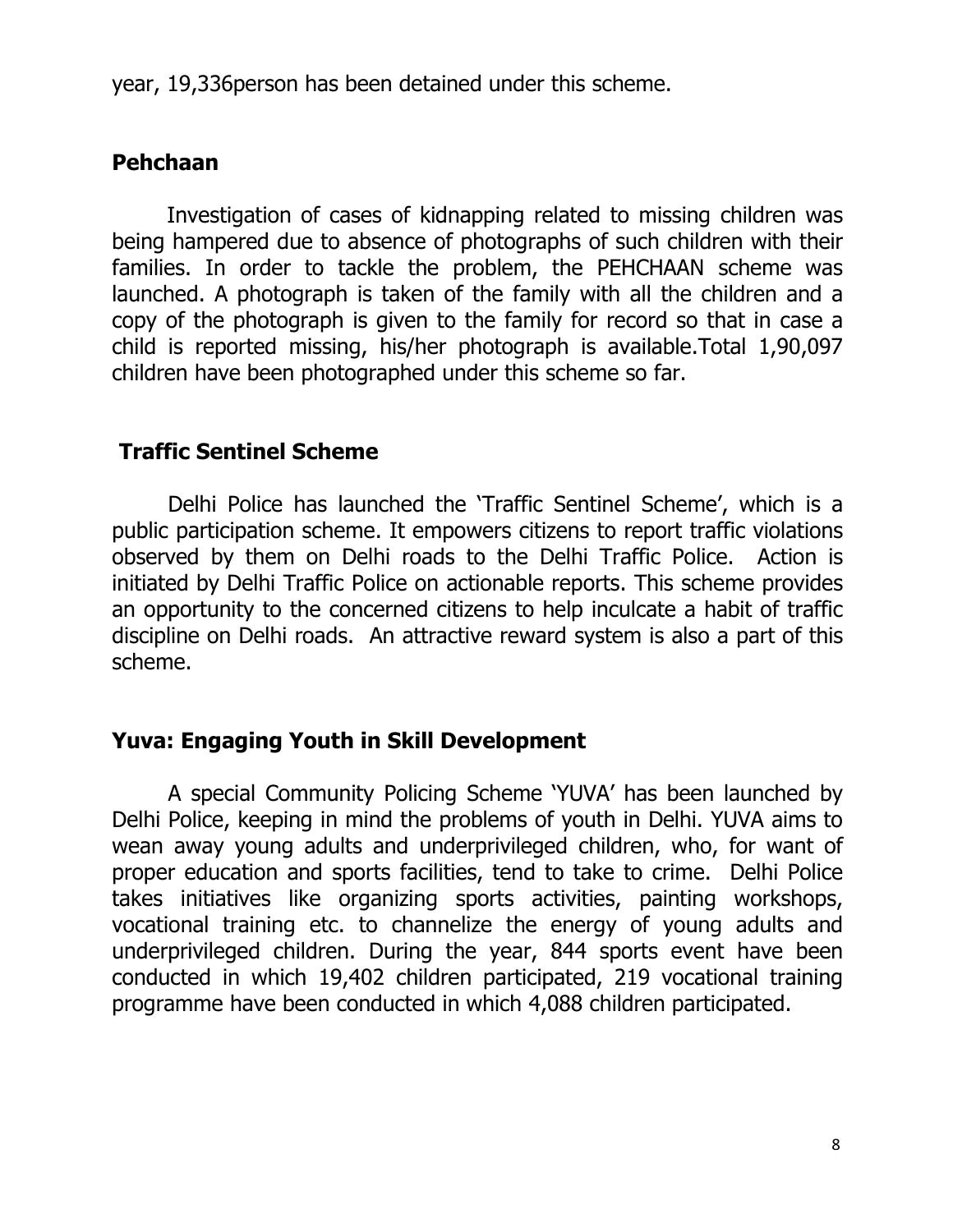# **Naazuk**

Naazuk a new initiative of Delhi to instill confidence in the minds of blooming buds by teaching them to raise their voice and report such incidents to make the personal and public spaces of children secure and safe for them. Children and their guardians are being sensitized about the potential threats with the help of Role play, short films & dramatics to generate awareness about child sexual abuse particularly crimes against children of the smaller age group and their parents by visits of crime prone areas.

#### **Carry Forward of existing Schemes**

#### **Anti-Terror Measures**

With the security scenario in the country getting increasingly sensitive, all metropolitan cities need to gear up their anti-terror preparedness. Being the National Capital, Delhi is constantly on the radar of anti-national outfits, and the need for high anti-terror alert can hardly be over-emphasized. Delhi Police, over the years, has taken a number of antiterror measures, which include intensive verification of tenants, checking of second-hand car dealers and cyber cafes, checking of guest houses, periodic surprise checking to prevent high-speed escape and higher police visibility with deterrent posturing in high footfall areas.

**All Women SWAT Team** has been formed and women commandos got trained. This is the only such "all women SWAT team" in India. The team is dedicated to tackle hardened criminals and to combat terrorist activities. All women SWAT personnel have been equipped with AK-47 rifles, MP5 machine guns, Glock 17 or 26pistols and corner shot devices with enhanced night vision. The women commandos of SWAT have been trained in KravMaga which is a self-defence system developed for the Israel Defence Forces.

A dedicated Squad of **'Parakram'** Commando Vehicles has been augmented with the deployment of 30 Vans at strategic places as antiterror backup in the city. These '**Parakram**' Vans have been mandated for anti-terror and other serious situations warranting armed response. The primary aim of deploying these 'Parakram' Vans is to promptly respond to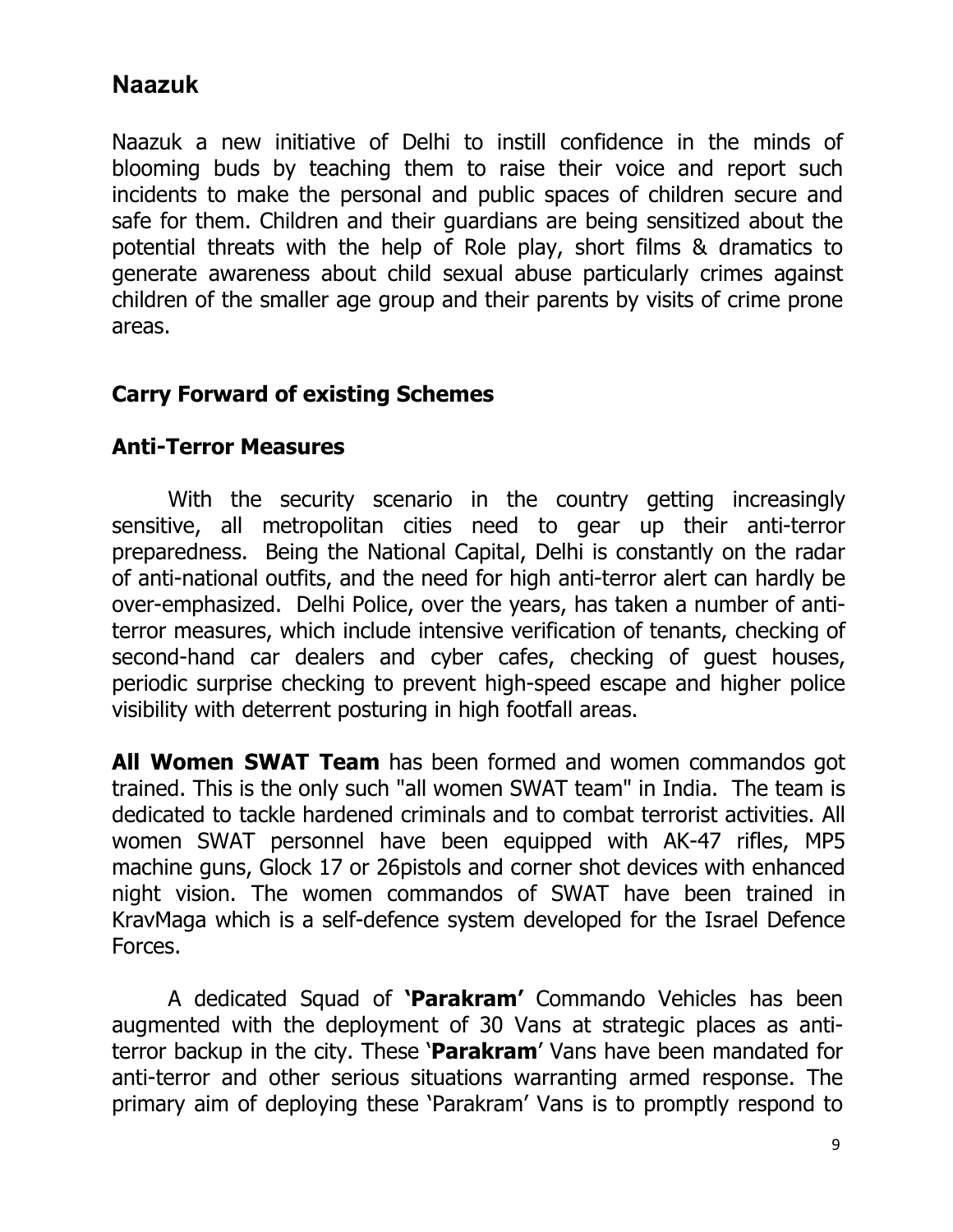any terror attack in real life situations and to instill a feeling of security and safety amongst citizens with their visibility and deterrence. All these 'Parakram' Vans are GPRS enabled and are fitted with pan-Delhi wireless communication. Each 'Parakram' Van is manned by one driver, one incharge and three commandos. Drivers deployed on these vans are armed with small weapons and trained by NSG in offensive/evasive driving with 360 degree turning and firing in mobile mode. All commandos are armed with high fire power AK-47 rifles, and the contingent of commandos also has a fair mix of lady commandos.

 The Special Cell of Delhi Police is constantly on the alert in collecting, collating and disseminating anti-terror intelligence apart from launching its anti-terror operations.

#### **CCTNS**

CCTNS Project has been implemented in all Police Stations of Delhi Police. It has been up-graded to new CAS version 4.5 w.e.f.  $1<sup>st</sup>$ September, 2018 and integrated with other Delhi Police Applications already developed like Dial-100, e-MV Theft, FIR, e-Property Theft, Crime & Criminal Information System, Criminal Dossier System, Automatic Finger & Palm Print Identification System etc. Delhi Police is perhaps the only State not only among CAS adopted States but even in the States declared as advanced States adopting the policy of digital time stamping on documents on the basis of real time taken from the main computer server. The police working with this initiative has become completely transparent with central server time stamping on investigation documents created through CCTNS leaving no room for manipulations or adjustments by Investigating Officer. A seamless connectivity between Data Centre and Data Recovery Centre as well as National Data Centre has also been established.

 This was possible only due to painstaking efforts and hard work, especially in conducting several rounds of training programmes and workshops for sensitization of various target groups from Data Entry Operators, Record &MalkhanaMoherrors, Duty Officers, Investigating Officers, SHOs, supervisory officers etc. These significant efforts have enabled Delhi Police to achieve  $1<sup>st</sup>$  rank amongst all CAS implementing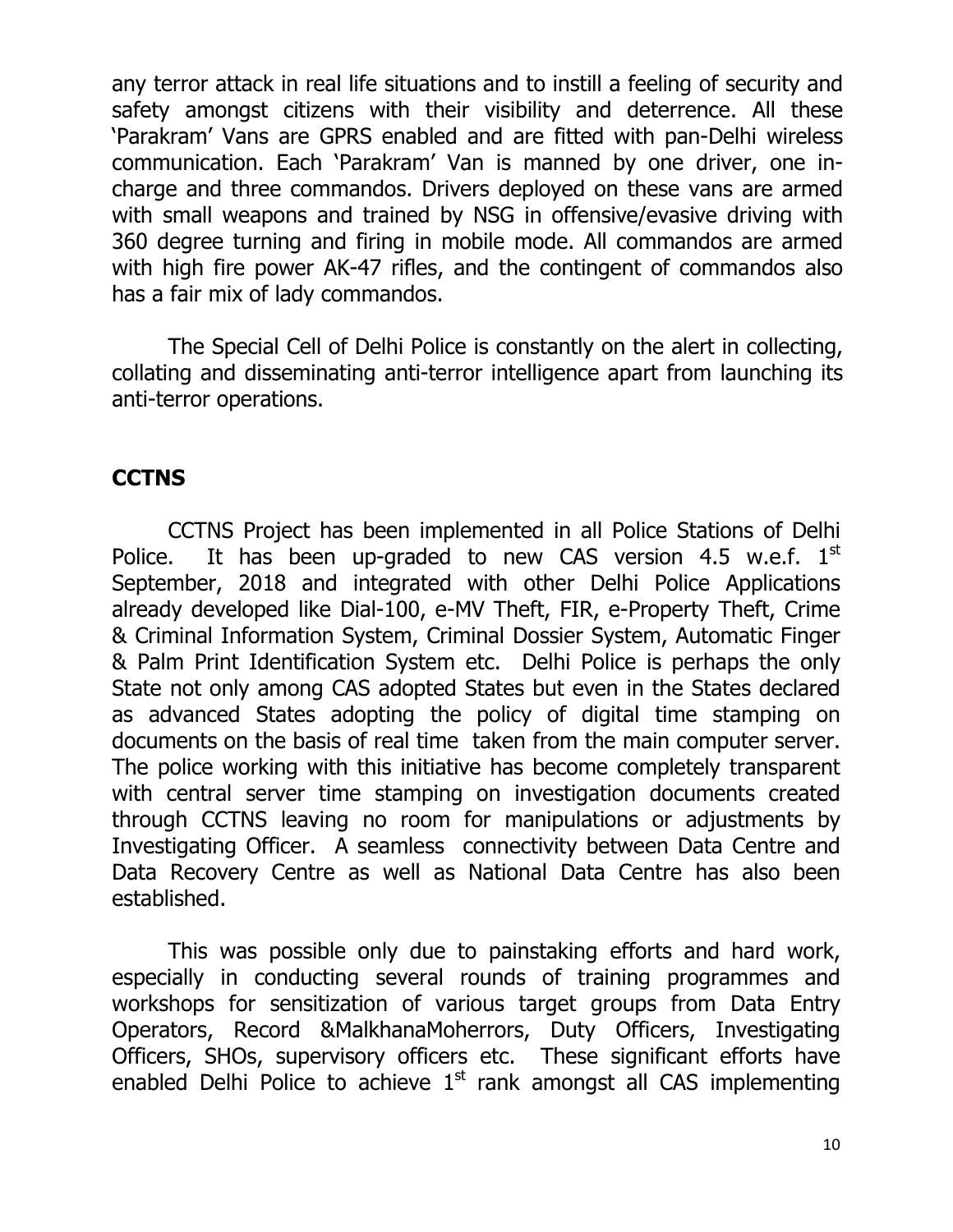States of India, as per the results published by the NCRB, MHA for the last three consequent monthsw.e.f September 2018.

 CCTNS National Citizens Portal of MHA mandates providing of 9 basic citizen services. These services are Obtaining the status of the complaints; Obtaining the copies of FIRs;Details of arrested persons/wanted criminals; Details of missing/kidnapped persons and their matching with arrested, unidentified persons and dead bodies;Details of stolen/recovered vehicles, arms and other properties; Submission of requests for issue/renewal of various NOCs; Verification requests for servants, employment, passport, senior citizen registrations etc.; and Portal for sharing information and enabling citizens to download required forms.

 Delhi Police has provided a total of 25 Citizens Services including above mentioned 9 services being provided through National Portal of CCTNS in all States of India. The additional Services are Lost and Found Article, Online Complaint for Economic and Cyber Offences, MV-Theft e-FIR, Property Theft e-FIR, Police Clearance Certificate, Character Verification Report, Missing/Stolen Mobile Phones, Sexual Offender List, RTI, Senior Citizen, Safety App for Women (Himmat),Traffic Sentinel, Proclaimed Offenders, Unclaimed/Seized Vehicle Search, Un-identified Child Found and Un-identified Found Person.

#### **Officer-Oriented Policing Model**

 Youth anger in a metropolitan city has often expressed itself in law and order situations and large-scale demonstrations. Engaging the youth in skillful negotiations in order to contain them, even while permitting lawful ventilation of their grievances, has become a challenging task for any metropolitan police force. Delhi Police has the onerous responsibility of handling such demonstrations and dharnas with relentless regularity.

 Delhi Police has launched this model of Officer-oriented Policing with a view to skillful yet effective, engagement of the youth in law and order situations. In this model, officers and lady police personnel remain in the forefront vis-à-vis the demonstrators, and the anti-riot platoons become a fall-back contingency option. This has paid rich dividends this year and situations of confrontation have mostly been nipped in the bud.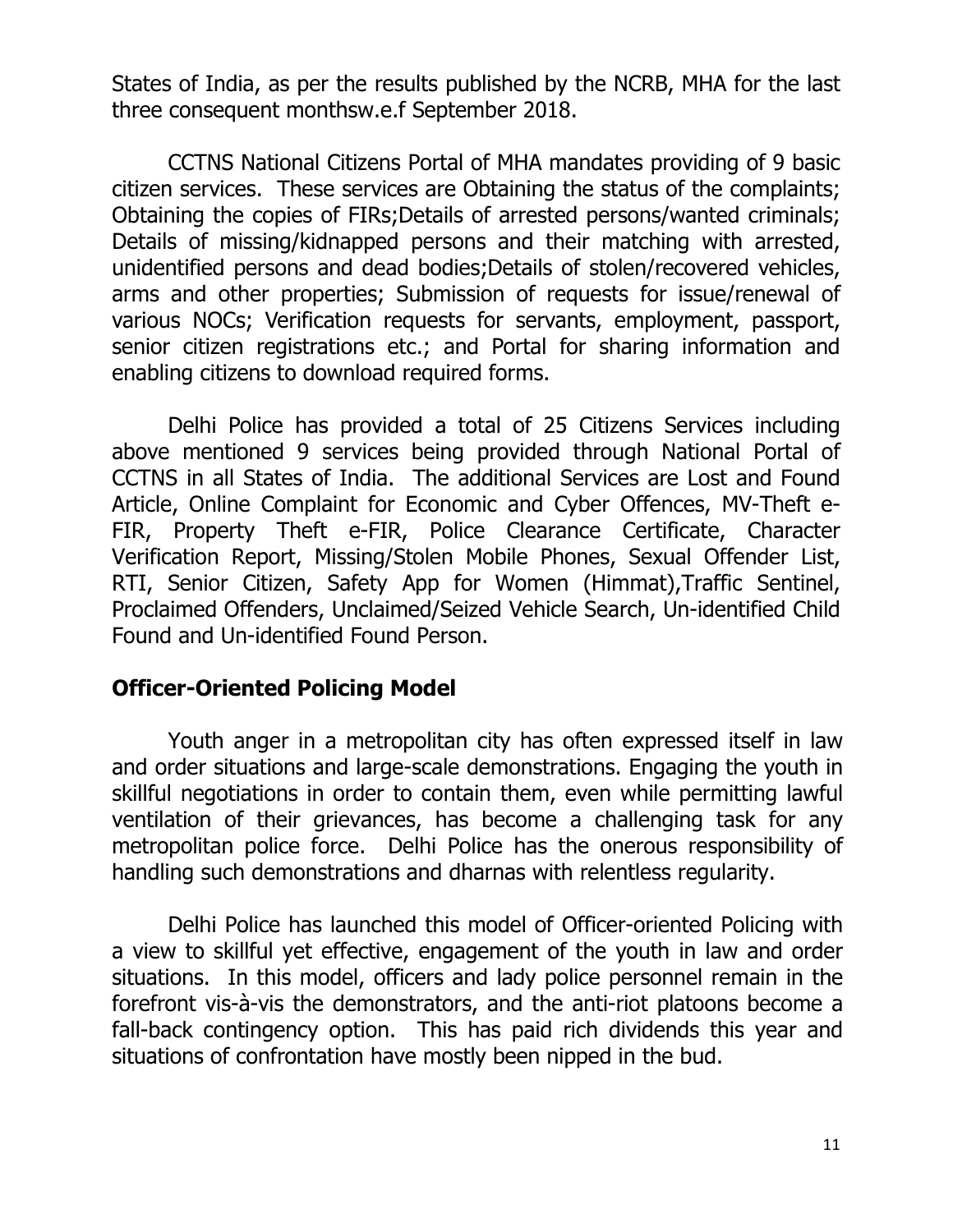# **Public Facilitation Officer**

Public perception of police image is incumbent on many facets of police performance but the telling contributory factor is how a complainant is handled at the first point of contact when he/she approaches the police for assistance/guidance relating to any work/grievances. Keeping this in mind, Delhi Police has deployed Public Facilitation Officers in Police Stations. In this innovative endeavour, well-trained and sensitized police officers (male & female) man the initial contact point of the police station and have been designated as the Public Facilitation Officers (PFO). These PFOs are attired in specially designed civilian dress for smooth interface and facilitation. A visitor can meet Public Facilitation Officer in Police station for -

- Lodging e-FIR for theft cases including motor vehicle thefts
- Lodging Lost Report
- Lodging Complaints
- Registration and Verification of Domestic Helps and Tenants,
- Character Verification Reports for Government & Semi Government offices
- Printing of Registered FIRs and Reports
- Police Clearance Certificate for Private Jobs and Emigration

#### **Bicycle Patrolling**

As a 'green' initiative for patrolling the parks and congested lanes and by-lanes, etc the Delhi Police has introduced bicycle patrols to complement and supplement its existing motorcycle and PCR patrols which focus mainly on crime prevention along the arterial and main roads of Delhi. The bicycle patrols reach the narrow and heavily congested areas where mechanized vehicles find it difficult to reach and maintain a steady presence. They are also being utilized for patrolling during odd hours when the residents are taking rest, since they are less disturbing.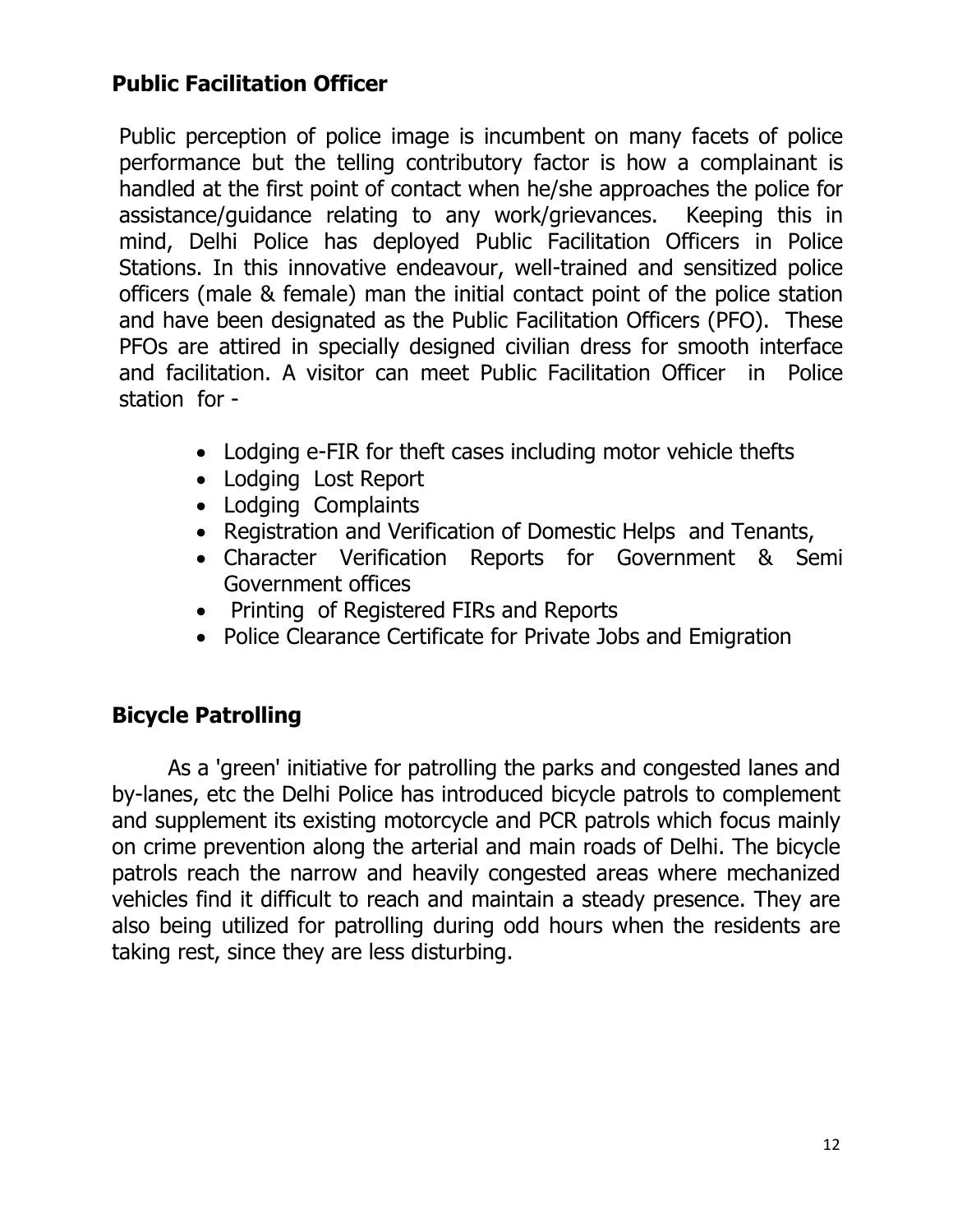#### **New Schemes**

## **Raftaar**

 Delhi Police has launched 300 "Raftaar" Motorcycle Patrols connected with CPCR through GPRS. The key objective of the scheme is to ensure better visibility for the police combined with area dominance and effective patrolling, as also quicker response to distress calls in vulnerable and congested localities, with particular focus on those relating to women's safety. These motor cycles are invariably more useful for ensuring quick and effective response in emergency situations in crowded areas. The unit named "Raftar" has two member teams on specially equipped bikes as first responders to the crime scene. They have been trained to negotiate congested lanes and reach a crime scene where PCR vans would take longer to reach. The fleet of Motor cycles under the scheme Raftaar will be increased further.

# **e-Kiosk (SuvidhaSewa)**

 Facilitation Kiosks (SuvidhaSewa) have been made operational at AIIMS, and at Khan Market New Delhi as a result of a joint effort of Delhi Police and NDMC. Another such Public Facilitation Kiosk with interactive panel has been created at IGI Airport for facilitating passengers &travellers. These kiosks have been provided with internet connectivity for online registration of FIRs regarding thefts, vehicle thefts, lost mobile/articles etc., besides facility to download several other service delivery performae.

#### **Digitization of case properties i.e. E-Malkhana:**

Taking up the call of Hon'ble Prime Minister of India Shri Narendra Modi for transformation of Police into techno-savvy and trained Smart Police, a project to modernize and digitize the Malkhanas was taken up by Delhi Police. Under the project, existing case properties have been digitized by providing unique bar code IDs and appropriate packaging in an infrastructurally upgraded Malkhana room. The innovative system adopted consists of both software and physical upgradation of malkhanas. Details of the case property alongwithits photograph are stored in the software. The case property is packed with a unique bar code pasted on the card board boxes and then placed onto a specific almirah or rack whose details are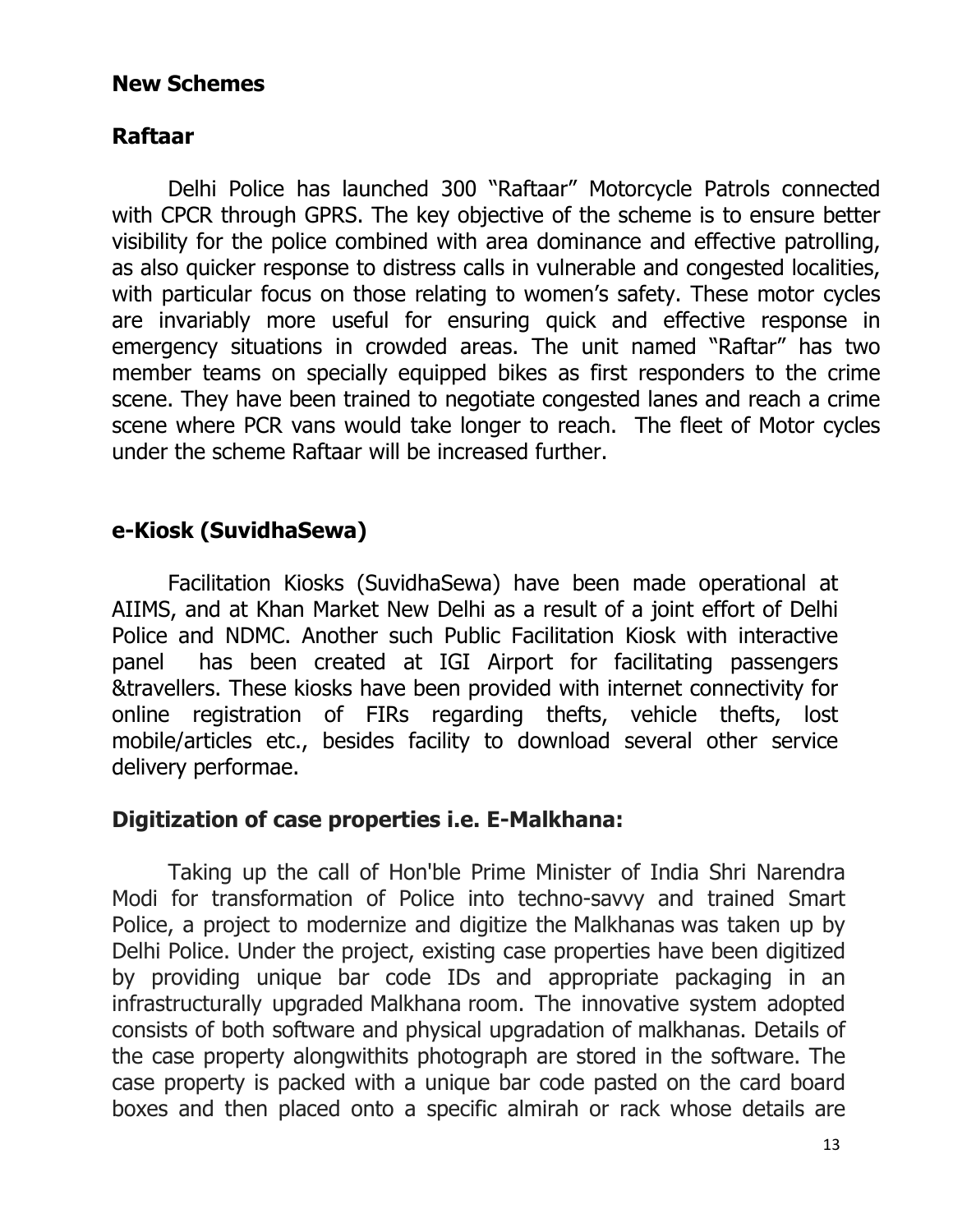entered in the software. This makes location of the case property easier at the simple click of a button. E- Malkhana project, being implemented in all the police stations of Delhi is compatible with CCTNS where senior officers can monitor flow and disposal of case properties.

#### **Centralized Malkhana for vehicles**

 In order to clean, clear and create more space at police station premises, all the vehicles seized by local police are being shifted to the Centralized Malkhanas of each district. The centralized Malkhana has been equipped with proper fencing and lightening, CCTV cameras, stock register and round the clock deployment of staff. More than 40,000 vehicles lying in the Police Stations across Delhi have been shifted to the CentralisedMalkhana.

# **Separation of Investigation and Law & Order**

The increase in the number of criminal cases registered and the legal compliances required in investigations, besides the rising expectations of general public with respect to quality and pace of investigation have made it imperative that investigation of criminal cases is conducted by specialists who are dedicated to it whole time without any other duties to distract them. A pilot project has been started to separate Investigation from Law & Order function in 30 police stations of Delhi Police after careful planning to improve the pace and quality of investigation. During the year 2019, this project will be extended to other Police Stations of Delhi Police for which 4227 personnel forming 1409 teams of One SI, One HC and One Constable each have already been sanctioned by Govt. of India. Delhi Police has completed the recruitment process and the staff is presently undergoing basic training. The staff of Investigation Wing is being tasked exclusively to perform the duties of investigation and will not be deployed on law & order duties except in exceptional circumstances. This bifurcation of staff in two wings shall ensure specialization and professionalism and also help to improve Police response to the victims/ families affected by crime, especially in heinous cases. This is expected to result in improved quality of investigation in a time bound manner and better follow up of pending trial cases. The staff of Investigation Wing is being selected after scrutiny of their service records and experience of conducting Investigation. They will also be imparted training for legal, forensic, scientific and technological aids to investigation in order to improve their investigation skills. These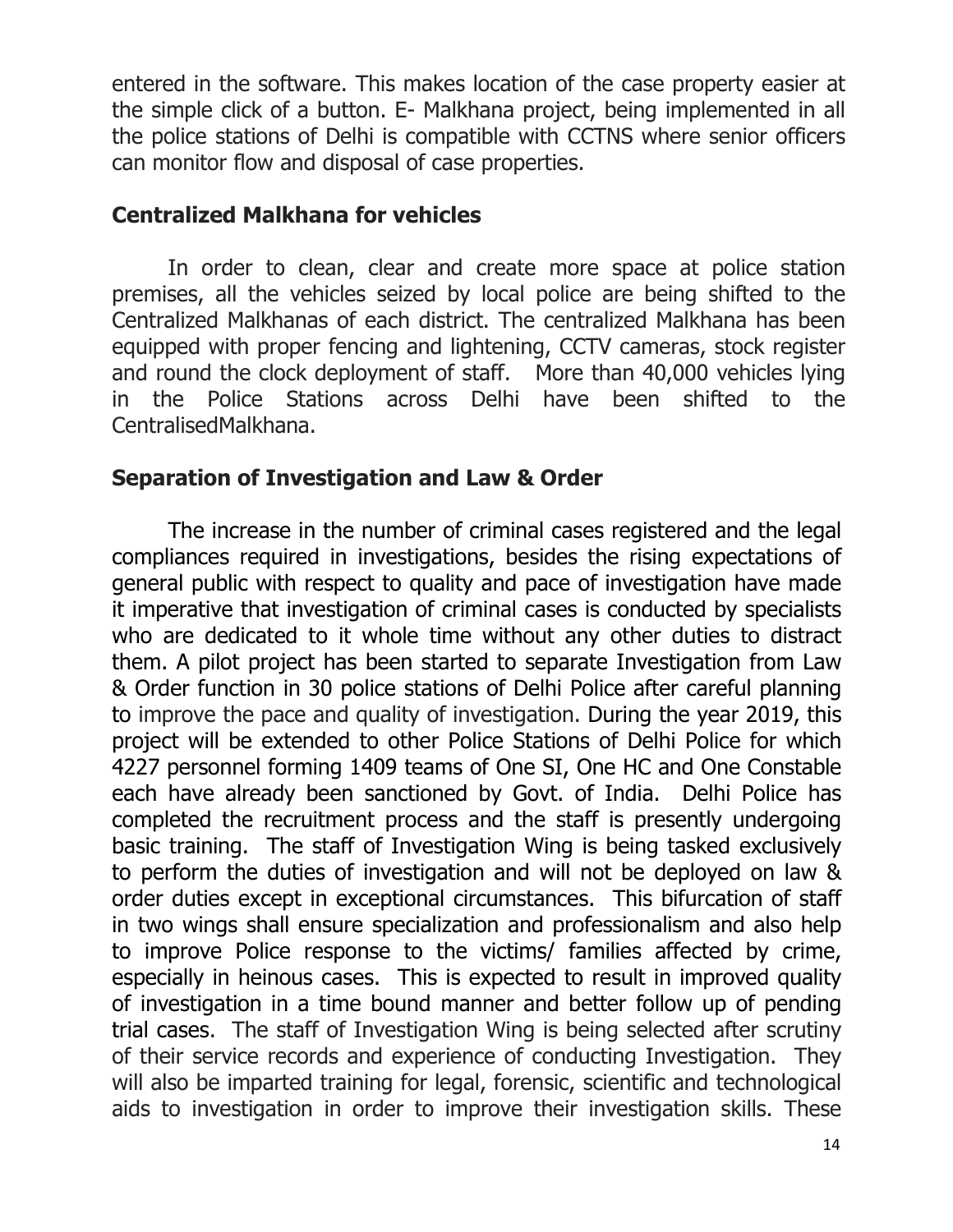Investigation teams will take up the investigation/inquiry from the stage of calls/complaints and ensure that enquires/investigations are carried out professionally with due legal compliances and final reports are submitted in courts in due time.

### **Facial Recognition System**

 Delhi Police has acquired Facial Recognition System and integrated it with the Missing children/Persons and found children/persons module of Zonal Integrated Network system (ZIPNET) to track the missing children reported missing from Delhi. Facial Recognition System has been functional to provide near match results for unidentified dead bodies to help and aid in their identification. This software application has also been tuned to process with the photograph records of Found Children uploaded by all the states of Indian on the website of Ministry of Women & Child Development (MWCD) www.trackthemissingchild@gov.in.

 The facial recognition system is also useful in the surveillance and detection of suspects at crowded places like Railway Station, Bus terminals, large gatherings like sports events, Public Rallies etc. It will also be used to identify and restore missing children including those, who are found after a long gap as this system will also account for the ageing process of the child and the concomitant facial changes.

# **Police Uncle**

 'Police Uncle', is an unique initiative in our community outreach programme to reach out to school children and to showcase a friendly face of the police among the upcoming generation to educate them about the police, its functions and duties etc. A book has also been published in a child friendly manner covering all major aspects of police such as history, hierarchy, laws and covers issues of child abuse, cyber awareness, traffic rules along with various Delhi Police schemes and e-governance projectsetc. This programme will educate school children to stay away from crime and become good citizens.